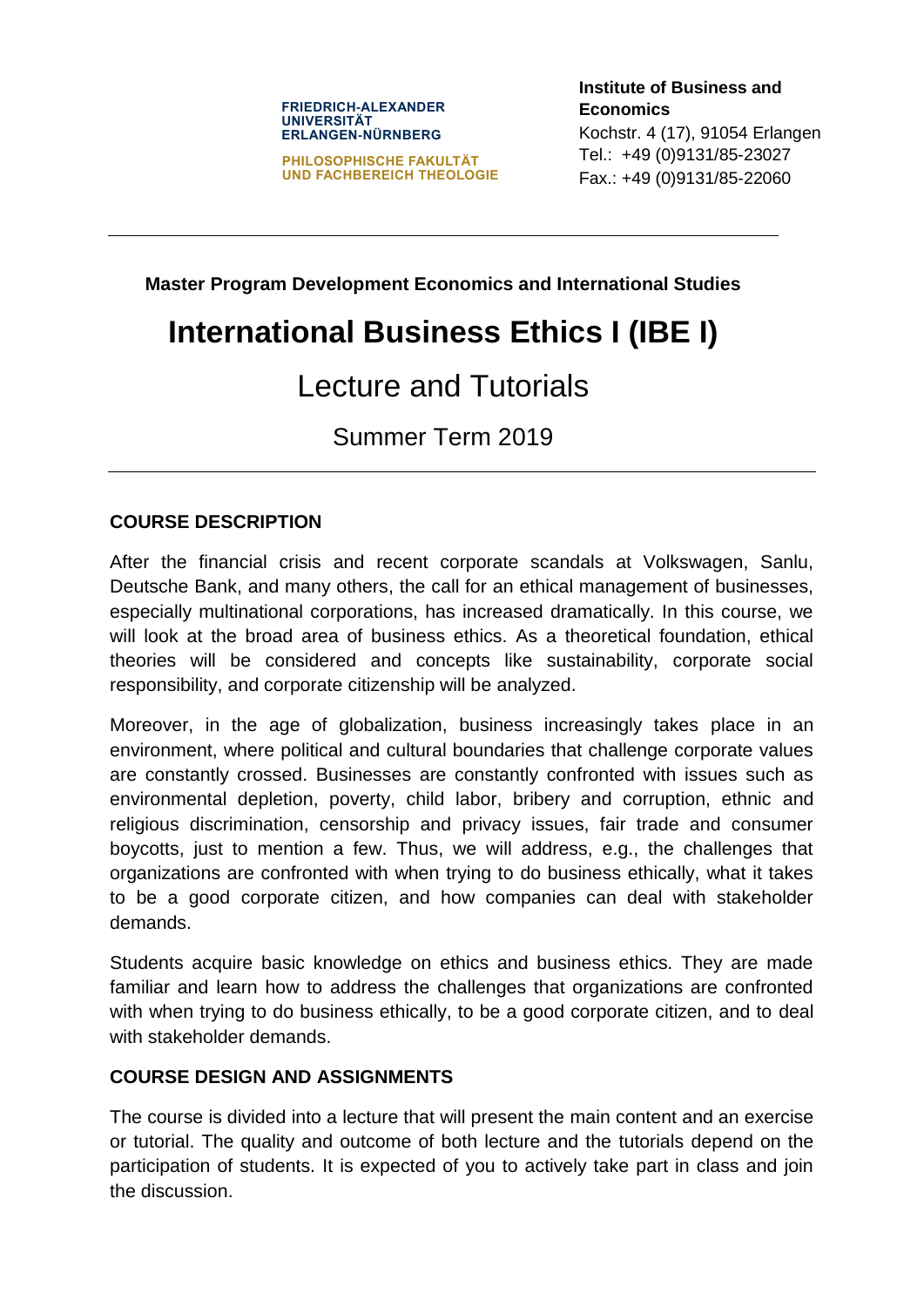In the tutorials part, texts will be analyzed and cases will be discussed. These materials are also relevant for the exam. So we expect students to read the respective materials in advance of every session and take actively part in class discussions. The slides, texts, and cases will be provided for download on the StudOn platform. The password is: **ibe1**

### $-$ stud()N **[http://www.studon.uni-erlangen.de](http://www.studon.uni-erlangen.de/)**

#### **REQUIREMENTS**

Students should have basic knowledge on economics and on business administration. Having taken previous courses on ethics or business ethics is not required.

#### **TEST**

The grade consists of a written test that will be held on July 22, 2019 at 14.15. The duration of the test is 60 minutes.

#### **VENUE AND TIME**

| Lecture: | <b>Monday</b> | $14.15 - 15.45 -$ Room 5.054 |
|----------|---------------|------------------------------|
|          |               |                              |

**Tutorials:** Wednesday 13.15 – 14.00 – Room 5.054

#### **IMPORTANT LINKS**

Homepage of the Institute of Economics: [http://www.economics.phil.uni-erlangen.de](http://www.economics.phil.uni-erlangen.de/) 

Library of the Friedrich-Alexander University Erlangen-Nürnberg: [www.ub.uni-erlangen.de](http://www.ub.uni-erlangen.de/)

#### **CONTACT**

| Prof. Dr. Matthias S. Fifka     | Cristian R. Loza Adaui, M.A., M.A.    |  |
|---------------------------------|---------------------------------------|--|
| Kochstr. 4 (17), 91054 Erlangen | Kochstr. 4 (17), 91054 Erlangen       |  |
| Room 1.033                      | Room 1.031                            |  |
| Telephone +49 9131 85-22376     | Telephone +49 9131 85-22059           |  |
| Fax +49 9131 85-22060           | Fax +49 9131 85-22060                 |  |
| matthias.fifka@fau.de           | cristian.loza.adaui@fau.de            |  |
| Attention time: Upon request    | Attention time: Wednesday 16:00-17:00 |  |